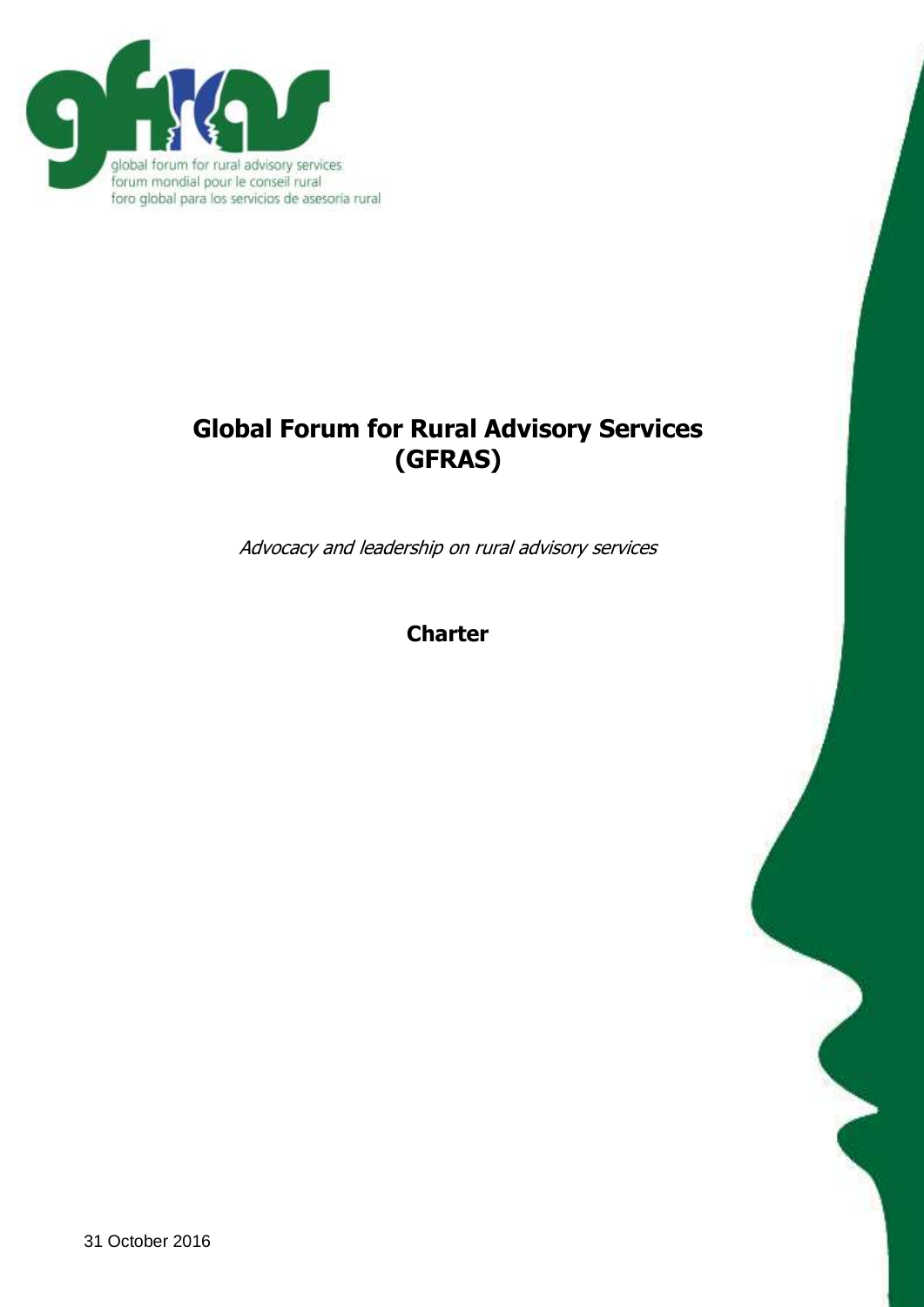## **Contents**

an I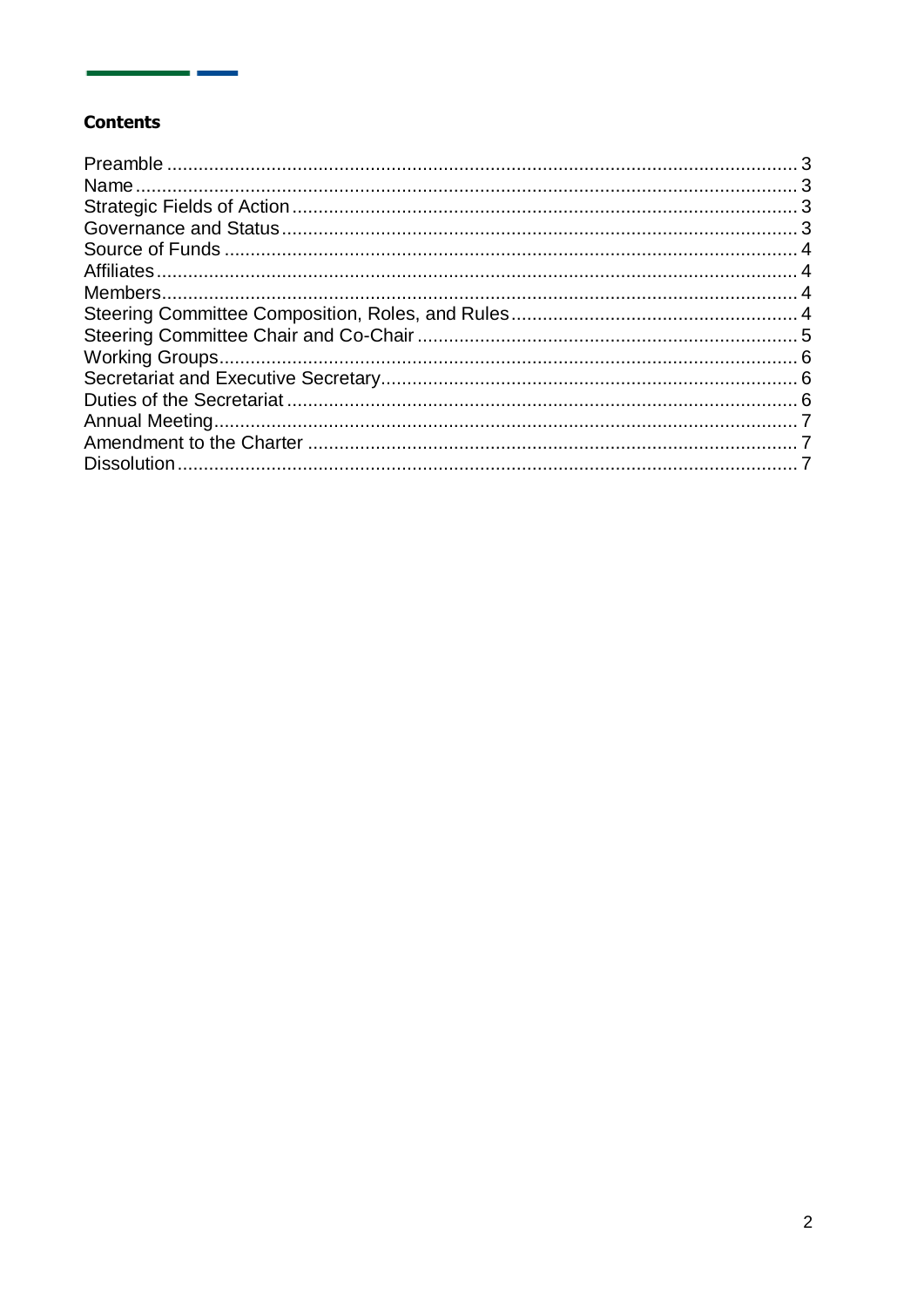## <span id="page-2-0"></span>**Preamble**

- 1. The **vision** of GFRAS is for RAS to effectively contribute to agricultural innovation systems for sustainable development.
- 2. The **mission** of GFRAS is to provide advocacy and leadership on pluralistic and demanddriven RAS for sustainable development.
- 3. GFRAS provides a space for leadership, professionalisation, knowledge sharing, and the mobilisation of the RAS community to advocate within the global sustainable development goals. This will result in rural advisory services and systems that more appropriately, effectively, and sustainably contribute to agricultural innovations systems for sustainable development.
- 4. This charter is accompanied by the GFRAS long-term strategic framework, GFRAS operational plan and GFRAS operational guidelines, available at [www.g-fras.org.](http://www.g-fras.org/)

## **Article I**

#### <span id="page-2-1"></span>**Name**

5. The name of the Forum shall be 'Global Forum for Rural Advisory Services' (GFRAS).

## **Article II**

## <span id="page-2-2"></span>**Strategic Fields of Action**

- 6. To achieve the vision and mission, the Forum will:
	- a) Provide advocacy and support for an enabling policy environment and appropriate investment in RAS;
	- b) Promote professionalisation of RAS;
	- c) Facilitate and enhance effective and continuous knowledge generation and exchange.

## **Article III**

#### <span id="page-2-3"></span>**Governance and Status**

- 7. GFRAS is governed by a Steering Committee.
- 8. GFRAS is hosted by an organisation selected by the Steering Committee, which provides a legal personality and related services.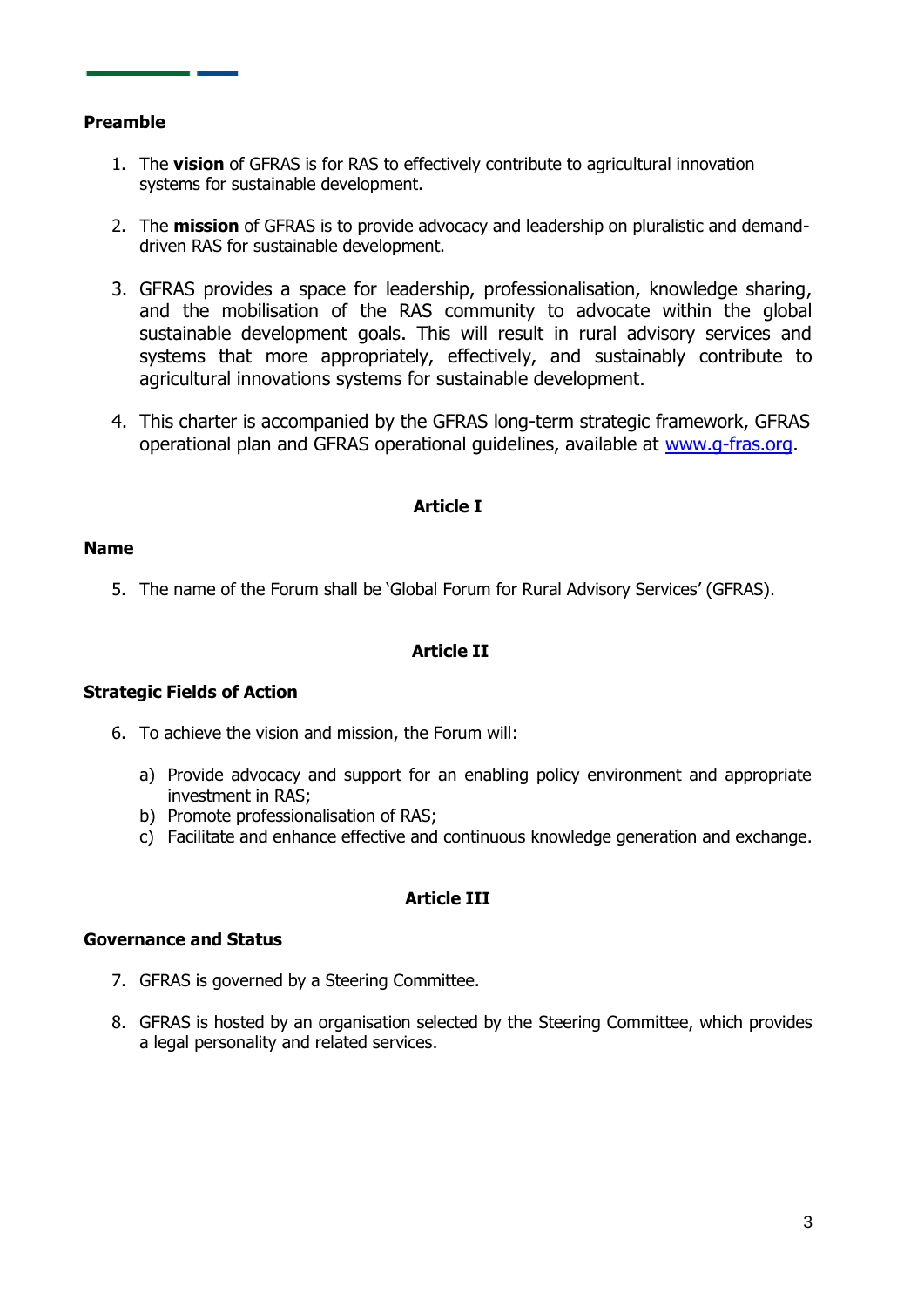## **Article IV**

## <span id="page-3-0"></span>**Source of Funds**

9. GFRAS is supported financially through contributions from donors or other parties. The support goes to an overall strategy. Support will be made through one or several funding mechanisms seen as appropriate by the Steering Committee. Additional, opportune funding for special projects may exceptionally be a part of the GFRAS financial resources as approved by the Steering Committee. GFRAS strives to have a broad funding base.

## **Article V**

## <span id="page-3-1"></span>**Affiliates**

- 10. GFRAS affiliation is informal, open to individuals interested in RAS from all regions and sectors, and free of cost.
- 11. Affiliates receive information and regular communication from the GFRAS secretariat and can attend GFRAS activities.

## **Article VI**

#### <span id="page-3-2"></span>**Members**

- 12. Members are organisations or institutions invited by the GFRAS Steering Committee.
- 13. Regional and thematic networks representing RAS are encouraged to become members of GFRAS.
- 14. Members commit to actively promote GFRAS and its principles, to monitor and evaluate the Forum in their region, to participate in working groups, and to comment on GFRAS products and initiatives.
- 15. Members have access to a platform for discussion at the global level through the working groups and GFRAS Annual Meeting. Members also gain the opportunity for exchange with other members.

#### **Article VII**

#### <span id="page-3-3"></span>**Steering Committee Composition, Roles, and Rules**

- 16. The Steering Committee consists of 12 institutional members and is composed of six seats for regional representatives, five seats for other relevant institutions or stakeholder groups, and one for the host (ex officio).
- 17. The Steering Committee is the highest decision-making body of GFRAS.
- 18. To be eligible to serve on the Steering Committee, individuals must have demonstrated commitment to GFRAS and its principles, vision, and mission; have credibility within their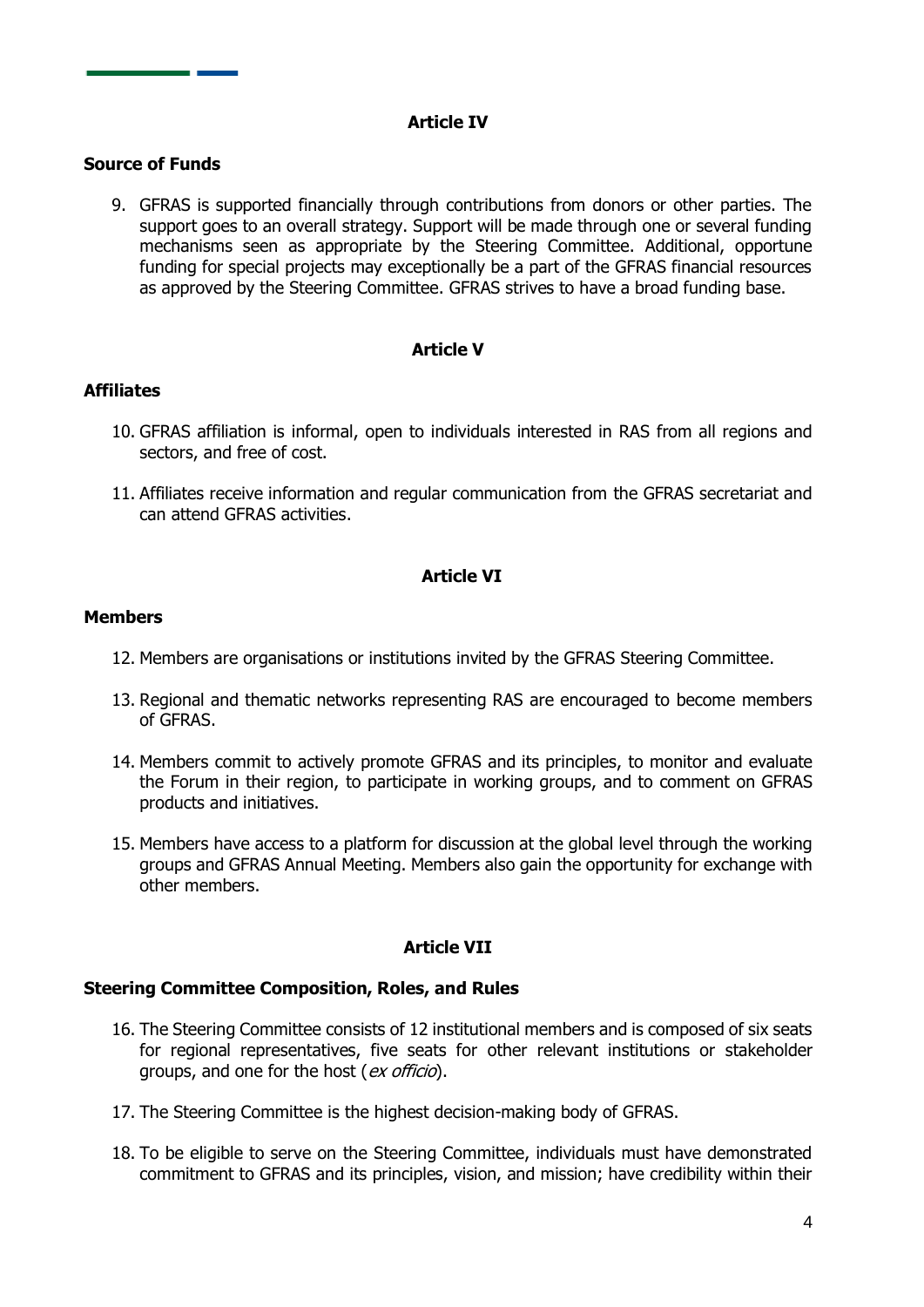sector and field; be available to attend Steering Committee meetings; and support the GFRAS secretariat with advice and resource mobilisation.

- 19. The roles and responsibilities of the Steering Committee shall include:
	- Providing direction for GFRAS and its secretariat;
	- Approving the long-term strategy, annual work plans, and budgets;
	- Representing and promoting GFRAS;
	- Assisting in fund raising for the Forum;
	- Mobilising the affiliates and members to take part in GFRAS activities within their respective regions and mandated fields; and
	- Selecting and appointing the GFRAS Executive Secretary and senior staff.
- 20. Terms of office for Steering Committee members is two years except in the case of the host, with a staggered rotation to ensure continuity. Re-election is possible for no more than two additional terms. Re-election of individuals on the Steering Committee after more than three terms is subject to approval by the Steering Committee.
- 21. Steering Committee members should attend all meetings. Participation can be through physical presence or through well-structured tele-conferencing. The quorum at all meetings shall be more than 50% of members.
- 22. Steering Committee meetings are in principle self-financed, but assistance may be given on a case-by-case basis with the approval of the Chair.
- 23. There are no sitting fees for Steering Committee members.
- 24. Steering Committee meetings shall take place every six months, or upon special demand by the Steering Committee Chair or the GFRAS Executive Secretary.
- 25. Steering Committee members who do not attend two consecutive meetings without a valid reason, or those who do not fulfil the roles and responsibilities detailed above, will automatically be disqualified.
- 26. Decisions of the Steering Committee shall be based on consensus. If consensus is not procurable, decisions shall be taken by majority vote.
- 27. Resource people may attend GFRAS Steering Committee meetings upon invitation from Chair. Resource people shall be excluded from voting.

#### **Article VIII**

#### <span id="page-4-0"></span>**Steering Committee Chair and Co-Chair**

- 28. The GFRAS Steering Committee has a Chair and Co-Chair selected from and amongst Steering Committee members.
- 29. The Chair and Co-Chair serve for two-year terms. Re-election is possible for one additional term.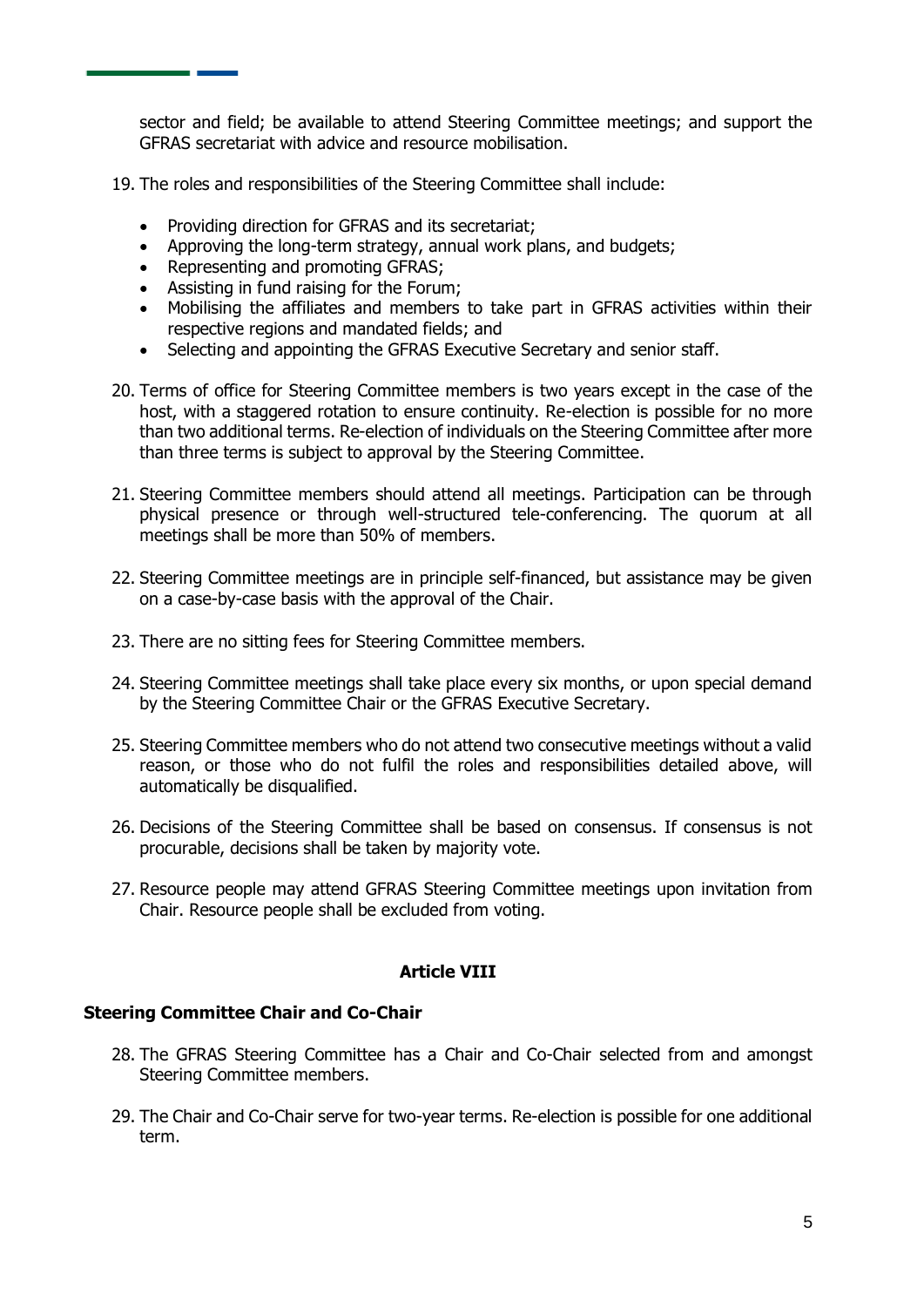30. The roles and responsibilities of the Chair and Co-Chair include calling, convening, and chairing Steering Committee meetings, inviting resource people to the meetings, and supporting the secretariat where needed.

## **Article IX**

## <span id="page-5-0"></span>**Working Groups**

- 31. On a demand-driven basis, the GFRAS Steering Committee will create from among the affiliates and members thematic Working Groups of stakeholders who show a keen interest to regularly participate in the implementation and development of the GFRAS strategy and organisational development.
- 32. In consultation with the Steering Committee, Working Groups will establish clear objectives, terms of reference, and outputs, sharing with the GFRAS Community through the Secretariat.
- 33. The Steering Committee will periodically review the performance of Working Groups, and, as appropriate, dissolve.

## **Article X**

#### <span id="page-5-1"></span>**Secretariat and Executive Secretary**

- 34. GFRAS will have a professional Secretariat headed by an Executive Secretary appointed by the Steering Committee.
- 35. The Executive Secretary serves for an initial period of four years, renewable once based on an assessment and decision of the GFRAS Steering Committee.

## **Article XI**

#### <span id="page-5-2"></span>**Duties of the Secretariat**

- 36. The Secretariat, guided by the Steering Committee, and working with regional networks and Working Groups, is responsible for implementing the activities of the GFRAS long-term strategy and annual work plan. The duties of the Secretariat include:
	- Developing strategies, operational plans, and annual work plans for the Secretariat;
	- Developing joint work plans with regional networks, members, and working groups;
	- Coordinating monitoring and evaluation of the activities of the Forum;
	- Coordinating between the regional affiliates and members;
	- Backstopping regional and thematic networks, members, and working groups;
	- Communicating regularly with affiliates and members;
	- Coordinating implementation of activities as detailed in work plans;
	- Reporting regularly to the Steering Committee;
	- Developing the agenda, organising, and implementing the GFRAS Annual Meetings with support of affiliates and members; and
	- Responding to requests from the Steering Committee to formulate operational rules and mechanisms to regulate the functioning of GFRAS, as needed.